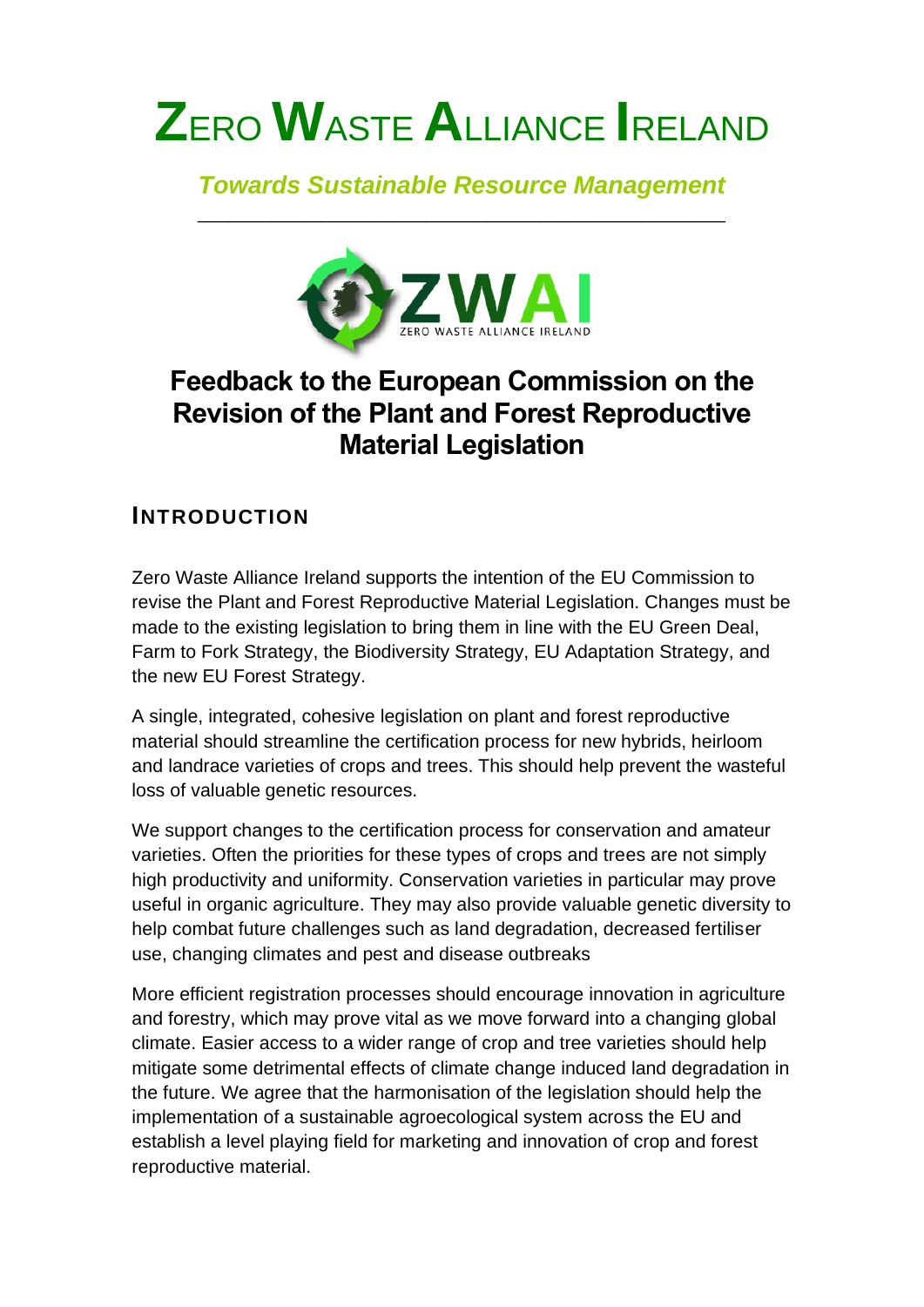Food security is a key target of the UN Sustainable Development Goals (SDGs). Current projections for "business-as-usual" farming under climate change suggest increasing food security challenges by 2050. The worst hit will be underdeveloped economic regions of the world where food security is already an issue and populations are vulnerable<sup>1</sup>. Climate change mitigation strategies such as afforestation and bioenergy production risks reducing total land area available for food production. This in turn may impact food security, especially in low-income countries<sup>2</sup>. Therefore, finding and developing crop and tree varieties that can cope with climate-induced stress while maintaining high yields is vital.

Additionally, the employment of heirloom and hybrid crops in organic systems may prove useful due to the lower fertiliser applications and increased crop vulnerability to pests and disease.

## **Agriculture**

Since the 70s, heirloom varieties of crops have been lost, partly due to stringent EEC and EU laws designed to standardise seed quality, (Preston *et al*. 2011, pg 157)<sup>3</sup> . **ZWAI** is fundamentally opposed to the **waste of these genetic resources.** The legislation aimed to ensure distinctness, uniformity, and stability. However, by their nature, heirloom varieties tend to not display uniformity. Indeed, this can be seen as one of their advantages. The high genetic diversity of some heirloom varieties translates into a range of phenotypes in the field. This diversity is a valuable resource that should be preserved for the future. Useful traits may yet lie undiscovered in heirloom varieties that could be bred into conventional crops to prevent or nullify threats such as drought, heat stress, salinity stress, pests, disease, low soil nutrients and climate change. An experiment by Wilker *et a*l., (2019) 4 found that heirloom bean varieties were better at fixing nitrogen than conventional varieties in lownitrogen field conditions. The paper concluded that heirloom genotypes represent a useful source of genetics to improve nitrogen fixation in modern bean breeding. In a different experiment, several traditional and heirloom sweet

<sup>1</sup> Rosegrant, M.W., Koo, J., Cenacchi, N., Ringler, C., Robertson, R.D., Fisher, M., Cox, C.M., Garrett, K., Perez, N.D. and Sabbagh, P., 2014. Food security in a world of natural resource scarcity: The role of agricultural technologies. Intl Food Policy Res Inst.

<sup>2</sup> Fujimori, S., Hasegawa, T., Krey, V., Riahi, K., Bertram, C., Bodirsky, B.L., Bosetti, V., Callen, J., Després, J., Doelman, J. and Drouet, L., 2019. A multi-model assessment of food security implications of climate change mitigation. Nature Sustainability, 2(5), pp.386-396.

<sup>&</sup>lt;sup>3</sup> Preston, J.M., Maxted, N., Sherman, R., Munro, N. and Ford-Lloyd, B.V., 2011. 21 What's in a Name: A Closer Look at Heritage Variety Definition. Agrobiodiversity Conservation Securing the Diversity of Crop Wild Relatives and Landraces, p.152.

<sup>4</sup> Wilker, J., Navabi, A., Rajcan, I., Marsolais, F., Hill, B., Torkamaneh, D. and Pauls, K.P., 2019. Agronomic performance and nitrogen fixation of heirloom and conventional dry bean varieties under low-nitrogen field conditions. Frontiers in plant science, p.952.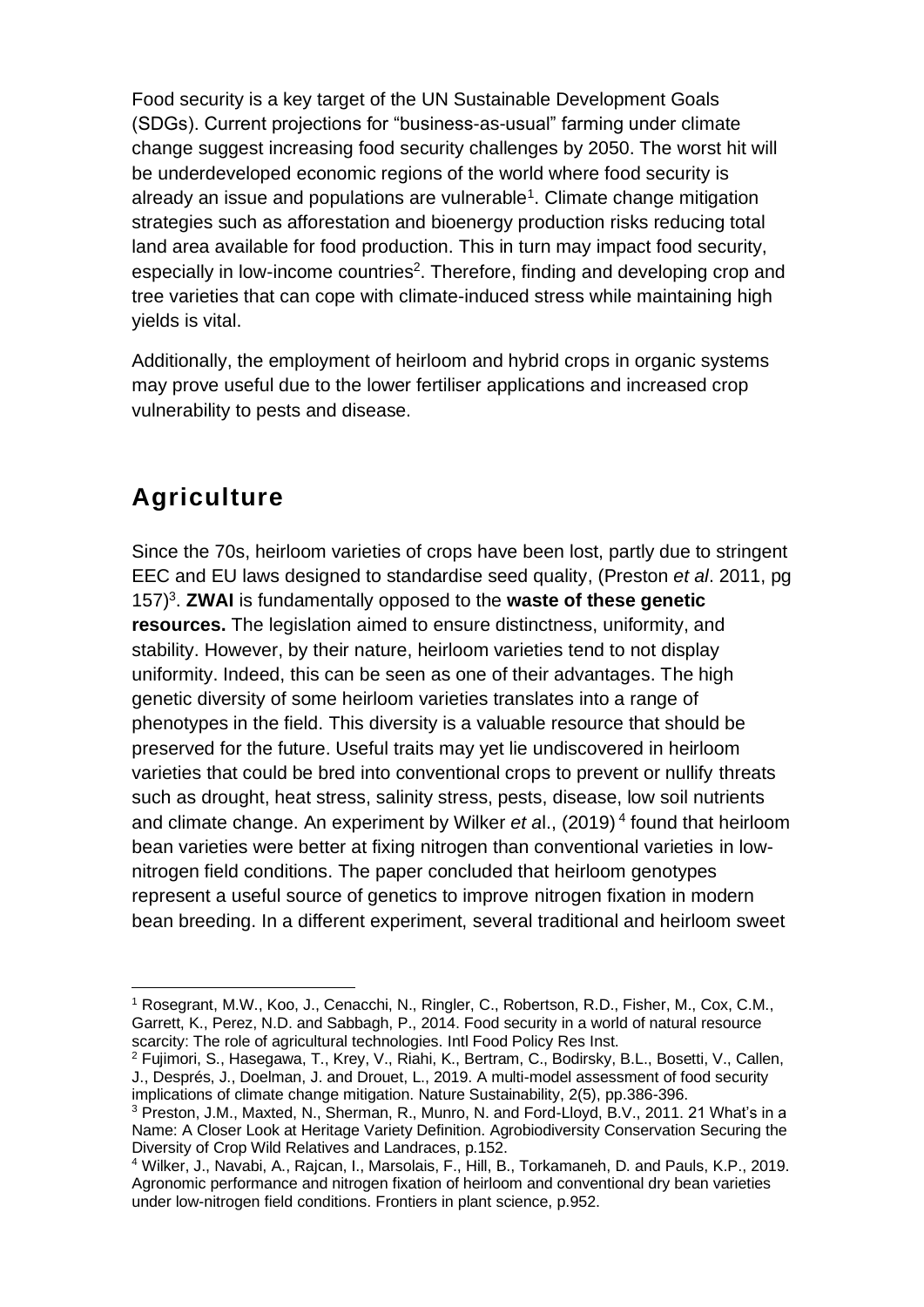potato cultivars exhibited significant levels of resistance to soil insect pests, compared to conventional, insect-susceptible control cultivars.<sup>5</sup>

Drought and salinity can reduce potential barley yields by 20–50%. <sup>6</sup> Drought and land degradation is likely to increase because of climate change<sup>7</sup>. Kumar et al., (2020)<sup>8</sup> recommend the use of landrace barley varieties as a source of abiotic stress resistance genes. They suggest landrace varieties be used in breeding programs to produce high-yielding hybrids with innate stress resistance. High costs are currently associated with registering crop and tree varieties in the EU. For some heirloom varieties, which may have a small potential market, the costs are prohibitively high.

## **Forestry**

The proposed changes to the Plant and Forest Reproductive Material legislation should support the establishment of multi-species forestry plantations in the EU. This will help achieve the goals of the EU green deal, particularly the sustainable industry and biodiversity goals. Action on this front is demanded by European NGOs including Fern, Friends of the Irish Environment, Rewilding Europe and Forest Movement Europe. Monoculture plantations take up vast tracts of land in the EU. 33% of European forests are composed of monoculture stands <sup>9</sup>; roughly 52 million hectares. This type of land-use is **highly wasteful** since the opportunities for valuable ecosystem services are missed. Easier access to a wider range of tree species for plantations through the proposed legislation change should facilitate the establishment of more diverse plantations. These mixed plantations can provide enhanced ecosystem goods and services including biodiversity, soil health management, water and nutrient recycling, and recreational value. A study by Huuskonen *et al*., (2021)<sup>10</sup> concluded that mixed plantations have better resilience against drought. Additionally, mixed plantations may provide better resilience against pests and disease. Concern is being raised currently about the risk of pest damage to the extensive monoculture plantations in Europe. Spruce, especially, is susceptible

<sup>5</sup> Jackson, D.M. and Harrison Jr, H.F., 2013. Insect resistance in traditional and heirloom sweetpotato varieties. Journal of economic entomology, 106(3), pp.1456-1462.

<sup>&</sup>lt;sup>6</sup> Shrivastava, P. and Kumar, R., 2015. Soil salinity: A serious environmental issue and plant growth promoting bacteria as one of the tools for its alleviation. Saudi journal of biological sciences, 22(2), pp.123-131.

<sup>7</sup> Reed, M.S. and Stringer, L.C., 2016. Land degradation, desertification and climate change: Anticipating, assessing and adapting to future change. Routledge.

<sup>8</sup> Kumar, A., Verma, R.P.S., Singh, A., Sharma, H.K. and Devi, G., 2020. Barley landraces: Ecological heritage for edaphic stress adaptations and sustainable production. Environmental and Sustainability Indicators, 6, p.100035.

<sup>9</sup> State of Europe's Forests 2020, FOREST EUROPE, [https://foresteurope.org/wp](https://foresteurope.org/wp-content/uploads/2016/08/SoEF_2020.pdf)[content/uploads/2016/08/SoEF\\_2020.pdf](https://foresteurope.org/wp-content/uploads/2016/08/SoEF_2020.pdf) (Accessed March 2022)

<sup>10</sup> Huuskonen, S., Domisch, T., Finér, L., Hantula, J., Hynynen, J., Matala, J., Miina, J., Neuvonen, S., Nevalainen, S., Niemistö, P. and Nikula, A., 2021. What is the potential for replacing monocultures with mixed-species stands to enhance ecosystem services in boreal forests in Fennoscandia?. Forest ecology and management, 479, p.118558.